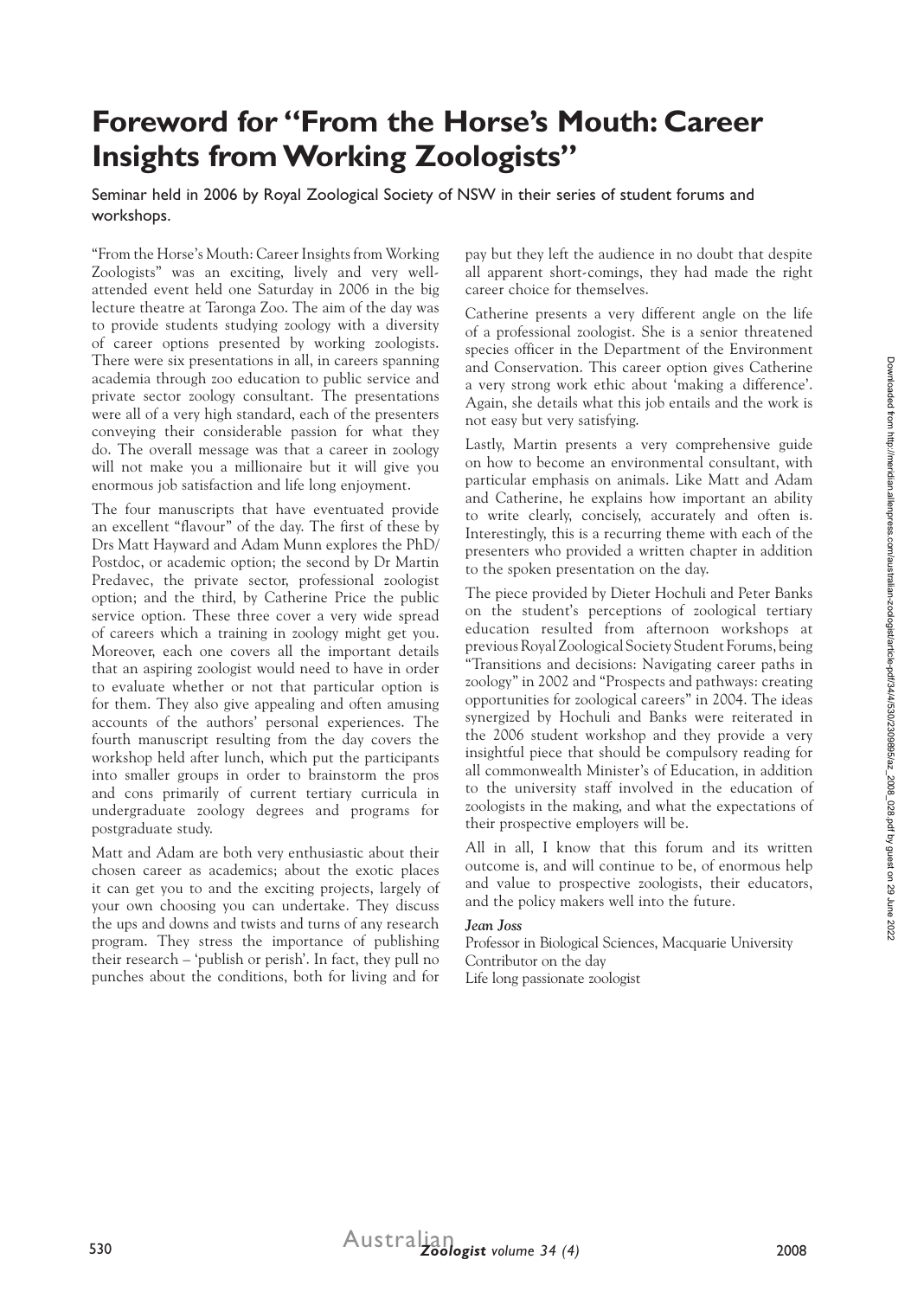# **Lions, leopards and muskoxen: a (very) light-hearted look at the ups, downs, ins and outs of a postdoctoral career through the eyes of two zoologists**

# Matt W. Hayward <sup>1\*</sup> and Adam I. Munn<sup>2</sup>

<sup>1</sup> Centre for Africa Conservation Ecology, Department of Zoology, Nelson Mandela Metropolitan University, PO Box 77000, Port Elizabeth, 6031, Eastern Cape, South Africa. Tel.: +27 (0) 41 504 2308; FAX +27(0) 41 504 2946; and Visiting Fellow, School of Biological, Earth, and Environmental Science, University of New South Wales, Sydney, 2052, Australia. Email hayers I I I @aol.com

2 Faculty of Veterinary Science, The University of Sydney, Building B19, Sydney 2006. Tel.: +61 (2) 9351 5822; Email: a.munn@usyd.edu.au

\*Present address: European Union Marie Curie Fellow, Mammal Research Institute, Polish Academy of Science, 17-230 Białowieza, Poland

This paper arose out of a seminar series for the *Royal Zoological Society of New South Wales'* 2006 student forum and workshop, "*From the Horse's Mouth: Career Insights from Working Zoologists*". The paper is aimed mainl student forum and workshop, "*From the Horse's Mouth: Career Insights from Working Zoologists"*. The paper is aimed mainly at honours and postgraduate zoologists, and describes our experiences as postdoctoral researchers, including what postdoctoral research is, how we got to be there (a PhD is essential), whether it was what we hoped it would be (a resounding yes), a brief summary of some postdoctoral highlights (MWH researched lions in Africa and AM muskoxen in Alaska), and of course some lowlights (low income, short-term positions and a lack of employment security). We follow up with a few recommendations on how to attain the lofty heights of a postdoctoral research scientist.

Key words: research; postdoctoral; careers; academia; zoology

#### **What is a postdoctoral scientist?**

#### **Our career goals**

A postdoctoral scientist (or postdoc) is a researcher who has recently completed a PhD and is on the path to a full-time academic and/or research career (Haak 2001). MWH conducted his PhD on the conservation ecology of the quokka (Hayward 2002) and AM did his on the ecophysiology of marsupial youngsters (Munn 2003). On average, only around one-quarter of PhD graduates will go on to postdoctoral studies (Regets 1998). Postdocs may or may not have further academic aspirations, but most do, and hence they are usually seeking further research training, and opportunity to broaden their scientific connections and to build a research portfolio. Postdoc positions are by their nature temporary (Haak 2001), usually ranging from six months to five years. Postdocs are considered essential for the ongoing research success of supervisors and collaborators and for institutions as a whole. They do not normally include formal teaching requirements, but most offer excellent opportunities for lecturing experience. In many ways, postdoc positions are the first opportunity for early career researchers to "spread their academic wings" by following their own ideas, although this varies depending on host country, host (supervisor) and institution. Regardless, postdocs are often a major driver in the research base of institutions and are most certainly expected to publish their results (Regets 1998), and perhaps have a little fun along the way.

MWH would like to retire and write two definitive books: the first on why some species go extinct and others remain secure; and the second on why some individuals are killed by predators and others survive. To achieve this, MWH has set about studying threatened species and predator-prey interactions in Australia, where introduced predators are devastating native species, and in the ecologically-intact ecosystems of Africa.

AM plans to continue research in the area of ecophysiology of mammalian herbivores, with particular reference to differences between juvenile and adult animals, and its impacts on life-history and demography. To achieve this, AM has developed a research program that focuses on quantifying the field energy and water needs of large marsupial and domestic herbivores in relation to age, growth and reproductive state. This information will be used to manage grazing pressures in Australia's arid and semi-arid rangelands and to develop appropriate responses to climate change trends in an effort to protect the economic and ecological sustainability of these important landscapes.

#### **Our postdoctoral experiences**

*MWH - Postdoc 1: University of the Transkei (Unitra; now Walter Sisulu University), South Africa*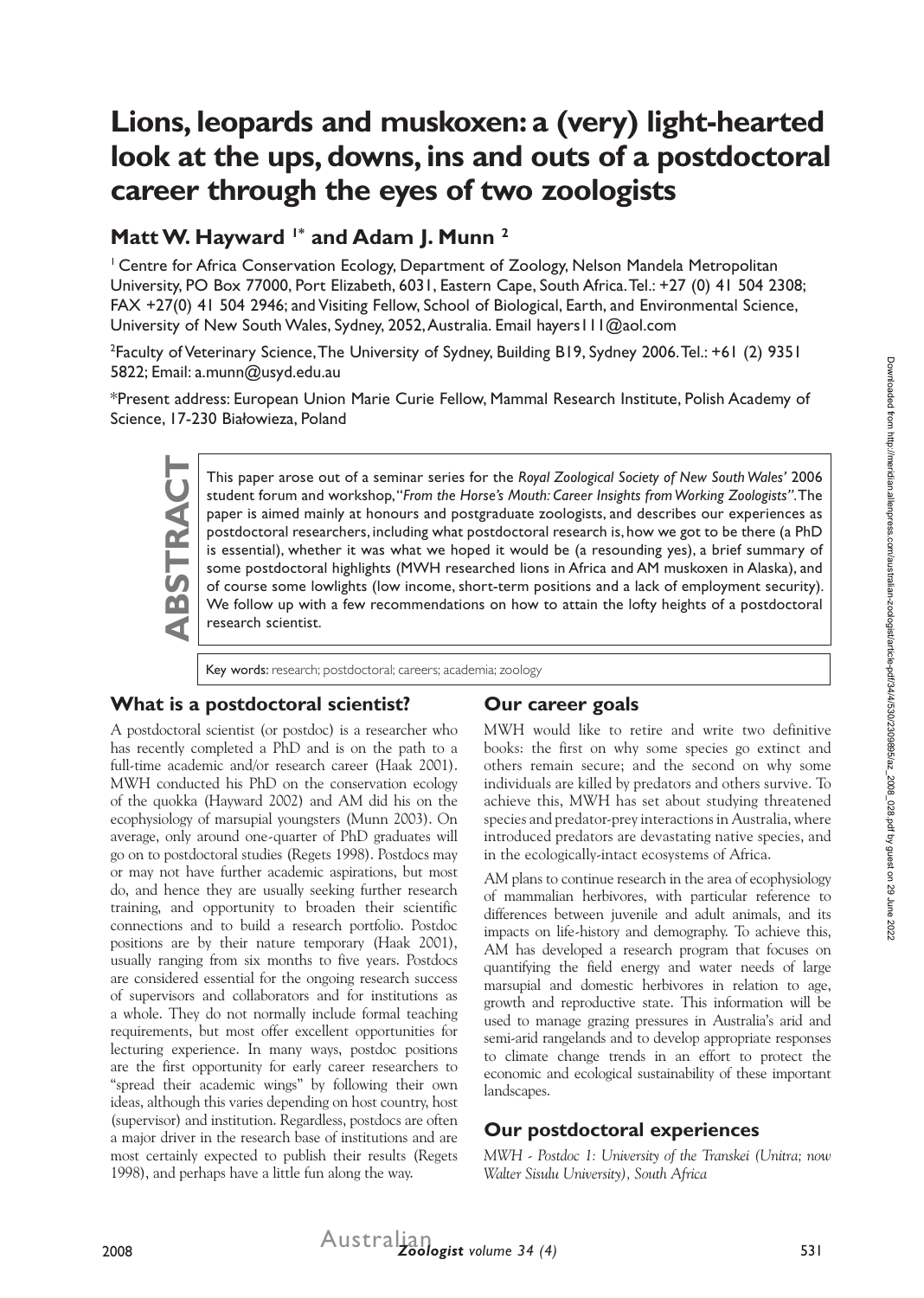MWH's first postdoc involved investigating the impact of bushmeat hunting (poaching) on threatened rainforest fauna in the Transkei, South Africa. This position was obtained by applying to an advertisement on a website before completing his PhD. The National Research Foundation of South Africa (NRF) funded the bushmeat project, which was aimed at comparing the ecology of key threatened species (the blue duiker *Cephalophus monticola*, bushbuck *Tragelaphus scriptus*, and bushpig *Potamochoerus porcus*) in the Dwesa/Cwebe Nature Reserve and in the surrounding forests, which are governed by local communities. Upon arrival, however, the project changed, largely because the locals deemed the surrounding forests too dangerous for fieldwork. Changes to prescribed postdoc projects are not uncommon and many develop beyond initial expectations, so be prepared.

The revised postdoc project concerned the impact of poaching on threatened species inside conservation areas. During this project, MWH was based at Unitra in Mthatha, sleeping on the floor of the maid's quarters (conspicuously lacking in maids) of a house shared by various zoologists. The major field component of the project involved conducting walked transects along a grid through the Dwesa/Cwebe Nature Reserve. Along each transect, evidence of the relative abundance of large mammalian fauna was collected from footprints, faeces, animal calls and direct observations (Hayward *et al.* 2005). While in the field, MWH and up to three field assistants lived in a small shack beside the Wild Coast beach and drank beers in the local shabeens (highlight!). The project was planned to continue for two years, but a six-month delay in payment led MWH to seek a more secure position elsewhere in Africa, and MWH's second postdoc was born.

Clearly, the changes and ultimate departure from the project was disappointing, however this postdoc was beneficial to MWH's long-term career by getting him to Africa, introducing him to some fantastic contacts and collaborators, and has resulted in one published paper and data for another.

MWH - Postdoc 2: University of Port Elizabeth (now Nelson Mandela Metropolitan University; NMMU), South Africa

MWH's second postdoc position researched the reintroduction of large predators to South Africa's Addo Elephant National Park. MWH found this position after he met Professor Graham Kerley from NMMU at a conference for the Zoological Society of Southern Africa in Cape Town. Professor Kerley was actively searching for someone to research the predator reintroductions in Addo (tip: go to conferences!).

The predator reintroductions included lions *Panthera leo*, spotted hyaenas *Crocuta crocuta* and a leopard *P. pardus* (Hayward *et al.* 2007a). Each predator was radio collared and fieldwork involved locating individuals daily, observations of home range, habitat use, diet, intra- and inter-specific interactions and competition. Continuous 96-hour animal tracking was used to determine hunting success and prey encounter rate by these large predators.

Predator tracking bouts involved living (eating, sleeping, and abluting) in a 4WD vehicle supplied by Budget Renta-car, and, although onerous, the fieldwork yielded some truly most amazing experiences (Figure 1a). The predators soon accepted the research team without altering their behaviour and allowed us to drive within 5 m without moving, and often without even waking. The animals also calmly urine marked our vehicle, dragged kills into its shade, sniffed our heads while we slept, hunted alongside us and playfully chased the vehicle when it drove off. Still, sacrifices were made, particularly with respect to accommodation between field trips. At Addo's staff village, housing was far more salubrious than at Unitra, and consisted of a 3m x 4m non-insulated wooden hut, with an asbestos roof that leaked in the rain and cooked in the heat. These huts are so small they are nicknamed 'Wendy huts', because only Peter Pan and Wendy could live inside. MWH and his wife spent two years living in their Wendy hut.



Figure 1a. MWH with Kamqua the lioness. Photo: S. K. Moore

MWH wrote grants that supported him and assisted with project costs. He also gave talks at conferences and to the broader public. The research team was organized by MWH, and involved numerous volunteers. This research also developed a new line of enquiry when the park managers identified information deficiencies about what lions would eat and how many predators the park could sustain (Hayward *et al.* 2007b, Hayward *et al.* 2007c). As his collaborator, Professor Graham Kerley, had little experience with large predators, MWH had complete

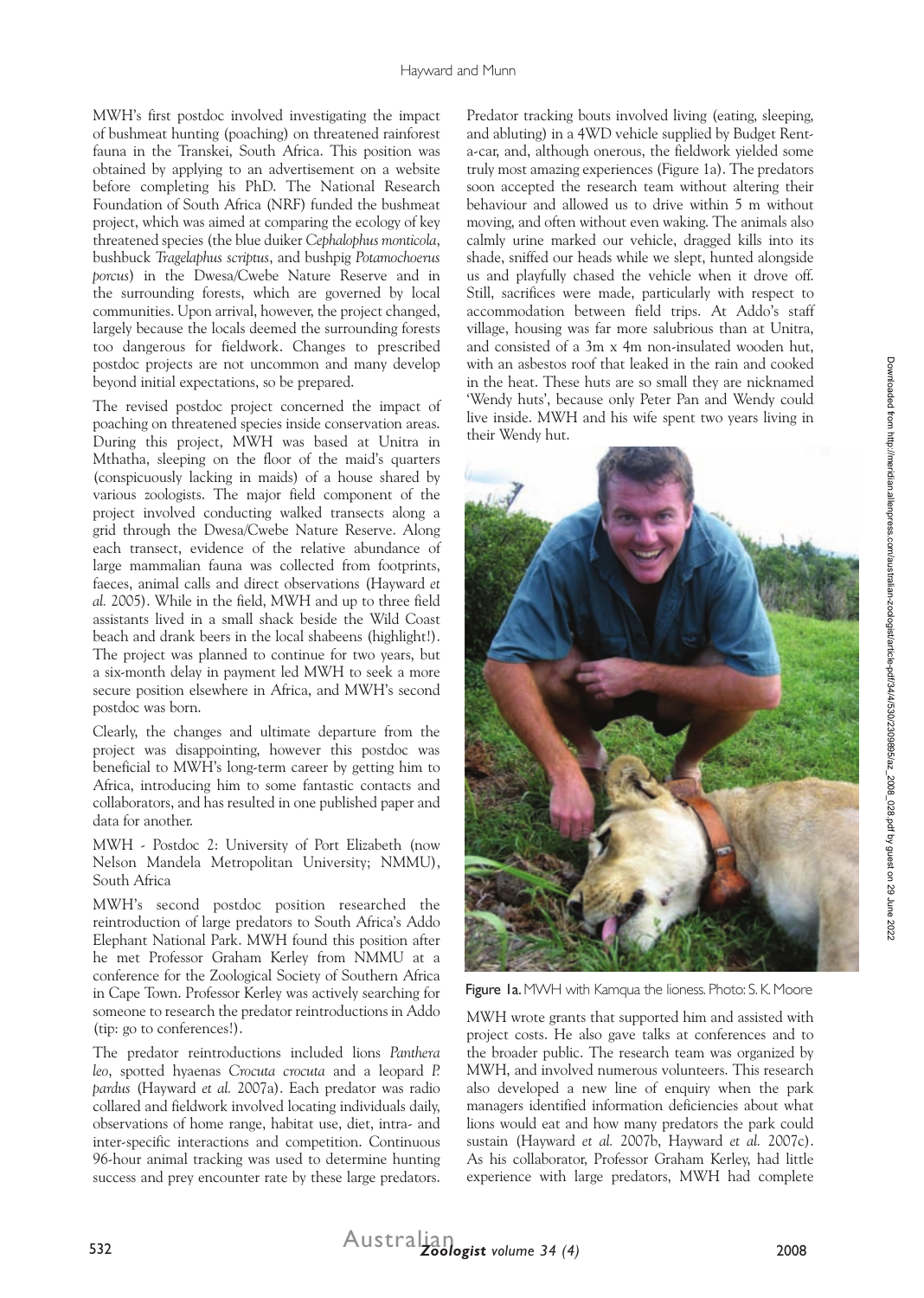autonomy as to the direction of the research. This was enormously beneficial as it ensured MWH scientific development and growth. The problem of not fitting into a larger research team is that you don't benefit from being included on high impact papers written by a more experienced and well-known authors with a reputation in the research field.

AM – Postdoc: Institute of Arctic Biology, The University of Alaska, Fairbanks, Alaska USA.

AM's postdoc position was hosted by the Institute of Arctic Biology, The University of Alaska, Fairbanks, and was conducted at the R.G. White Large Animal Research Station (LARS). The position included a substantial teaching component, but allowed for around six months of dedicated research. The primary aim of the research was to compare the biology of juvenile and adult muskox (*Ovibus mushatus*). Like many large mammalian herbivores, muskoxen show high rates of juvenile mortality, particularly during their first winter, with implication for their overall population dynamics.

During his posdtdoc AM lived at LARS, kindly sponsored by Institute of Arctic Biology. The research station had excellent facilities for living ('the Earth Watch Cottage') and for research (animals, paddocks, barns, on-site laboratory, observation towers and weather station), but there were some drawbacks, such as an outdoor toilet. Of course, coming from a country that has an odd affinity for the outback dunny, AM would not normally have balked at the situation, but in Sydney, Australia, winter temperatures do not regularly fall below -30°C! There was one notable benefit to braving the cold, donning four layers of clothing, wrestling on a pair of gigantic rubber boots and trudging off through the snow to go to the loo, and that was to witness the Aurora Borealis (The Northern Lights) – a truly memorable experience.

AM's research investigated the behaviour, feed intakes and surface temperatures of juvenile and adult muskoxen at LARS (Figure 1b). Like the red kangaroos in Australia, juvenile mortality in muskoxen is typically higher than that of adults, especially during harsh winter conditions



Figure 1b. AM waiting for muskoxen to defecate a data point.

(Reynolds 1998). Therefore, with a bunch of hardy volunteers, the animals were observed 24 hours per day over two weeks in mid-winter (January) at LARS, with average temperatures of around -30°C and 2-4 hours of twilight each day (no real daylight at that time of year). Working in such an environment was certainly challenging, but it was an unparalleled experience and provided opportunity to work with and see some fascinating animals, including the muskox, moose, caribou, reindeer, bear, woodchucks, sandhill cranes and many others. The results from this research have underlined commonalities in the vulnerability of juvenile herbivores, irrespective of climate. For example, as with red kangaroos (Munn and Dawson, 2001; Munn and Dawson, 2006), nutritional constraints and relatively higher energy demands of juvenile muskox appear to explain their vulnerability relative to adults (Munn and Barboza, *In Press*).

AMs postdoctoral experience was invaluable for building research connections and international experience, which is highly regarded by grant reviewers and potential employers. We suggest that if it is at all possible, graduates interested in continuing a research career should seek postdoc positions outside of their academic country of origin, and most certainly outside their PhD institution.

### **How did we become postdoctoral zoologists?**

*MWH* - One way that graduate students can initiate and develop postdoc positions is to have their PhD reviewed by someone with whom they would like to work. For MWH, this was difficult. MWH had a long-held desire to research the biology of animals in the ecologically intact ecosystems of Africa. However, a PhD on the conservation-ecology of the quokka *Setonix brachyurus*  (Hayward 2002) was not overly amenable to examination by African scientists. Consequently, MWH's supervisors (Dr Mike Augee, Professor Barry Fox and later Dr Peter Banks at the University of New South Wales) were unable to find suitable reviewers in Africa, and it was clear that the time had come for the hard sell. MWH sent out numerous letters to potential collaborators, in addition to applying for several postdoctoral positions (sourced mainly via the internet and advertised through relevant societies, see Table 1). Eventually, persistence paid off and MWH was offered his first postdoc position at Unitra, South Africa (tip: never be afraid to cold call or email, most academics are very happy and willing to help; in fact, most are just happy that someone is reading their papers!).

*AM* - "How did I get here?" That is a question that often arises as a PhD student, and sometimes as a postdoc. For AM, the question of "I wonder how that works?" has been the driving force behind most career decisions and, consequently, a postdoc position was a logical path following a doctoral degree in Zoology. However, it is extremely important that the questions you are trying to answer are genuinely interesting for you. Long work hours are expected, often at remote and challenging field locations, and so a driving interest in the questions you are asking is crucial if you are to follow a research path. Standing up to your knees in snow at -40°C while waiting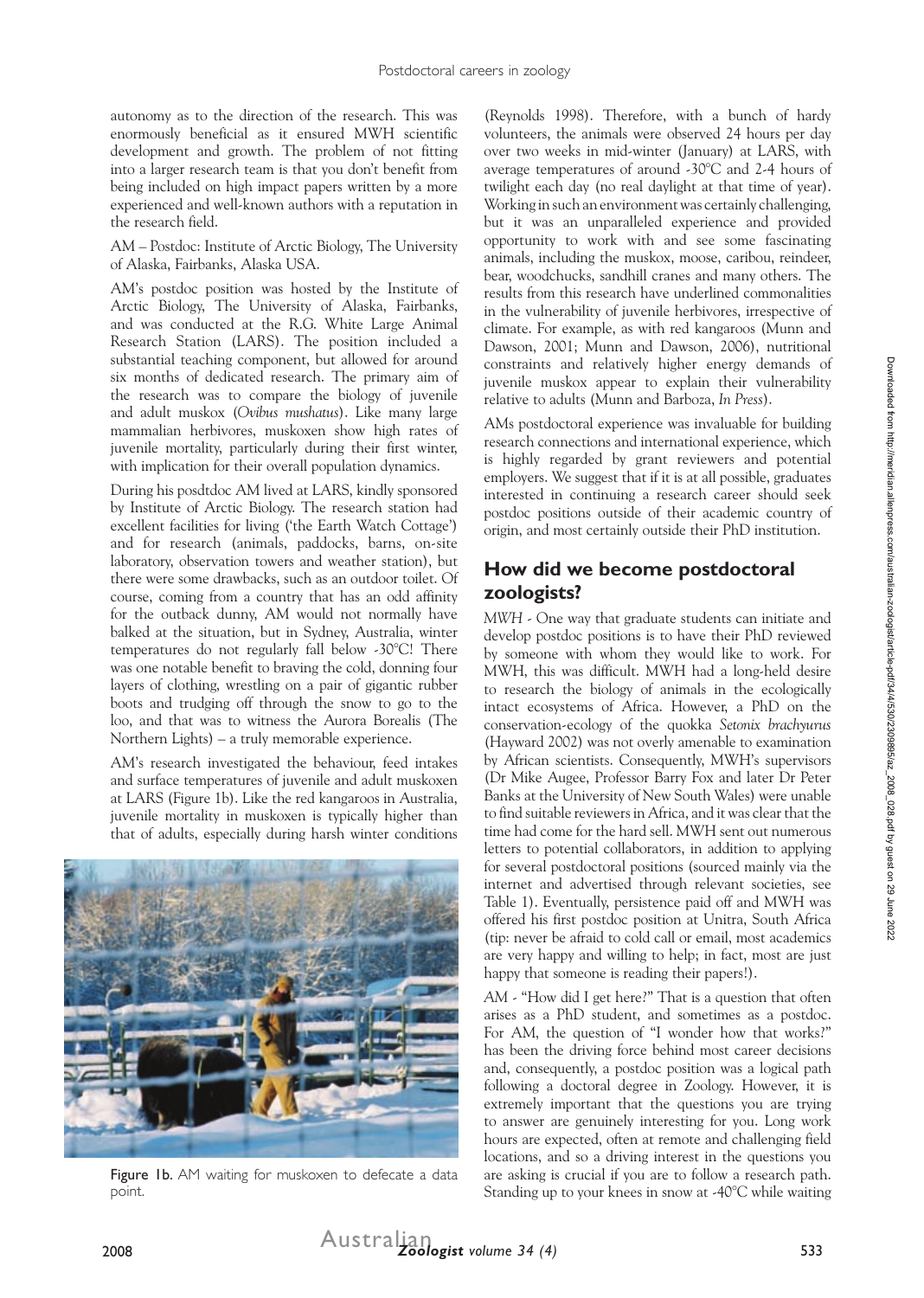Table 1. Societies that advertise postdoctoral research positions, have advice for potential postdocs or have numerous useful links to advertisements. This is far from a complete list, rather a place to start for postdoctoral job seekers. Searching university and academic's web sites is also be worthwhile.

| Society                                                | Web address                                             |
|--------------------------------------------------------|---------------------------------------------------------|
| Royal Zoological Society of NSW                        | http://www.rzsnsw.org.au/                               |
| Zoological Society of London                           | http://www.zsl.org/info/jobs/                           |
| Ecological Society of Australia                        | http://www.ecolsoc.org.au/                              |
| Ecological Society of America                          | http://www.esa.org/                                     |
| Society for Conservation Biology                       | http://www.conbio.org/                                  |
| British Ecological Society                             | http://www.britishecologicalsociety.org/                |
| Wildlife Conservation Research Unit, Oxford University | http://www.wildcru.org/                                 |
| Animal Behaviour Society                               | http://www.animalbehavior.org/ABS/Announcements/        |
| The Portal for Carnivore Ecology and Conservation      | http://www.carnivoreconservation.org/dotclear/index.php |
| Primate Information Network                            | http://pin.primate.wisc.edu/jobs/list/avail             |
| The Wildlife Society                                   | http://www.wildlife.org/jobs/index.cfm                  |
|                                                        |                                                         |

for an animal to defecate a data point would, we presume, be very unpleasant unless you really wanted to be there.

Contrary to MWH's experience, AM was able to find a marker for his PhD thesis who was a potential postdoc host; Associate Professor Perry Barboza (IAB UAF). This was in no small way due to networking by AMs PhD supervisor, Emeritus Professor Terence Dawson, University of New South Wales (tip: if research is your thing, you should be thinking about postdocs by at least halfway through the 2nd year of your PhD, and you should consult your supervisor about directions and connections). Importantly, AM also met with P. Barboza at an international conference and corresponded for around 12 months before journeying to Alaska (tip: go to conferences. And another tip, go to conferences!). As with a successful PhD, a good working relationship with a postdoctoral host can be crucial to your research and career path, so take the time to get to know your potential host, their work and their institution. Don't be afraid to contact their former and current students, it will give you a much better idea of what you are in for, and possibly help with your career decisions.

#### **What were the jobs highlights?**

Perhaps the biggest highlight of being a postdoc is the intellectual independence, but this may be heavily dependent upon your collaborator/supervisor. If possible, having the freedom to develop your own research program and to investigate the questions that you want to answer is among the most satisfying challenges. However, many postdoc positions are tightly focussed according to the supervisor's goals and funding stipulations. Nonetheless, postdoc positions should be marked by intellectual freedom and opportunity to explore your own ideas. Another attraction of postdoc positions is the opportunity to interact with other scientists and like-minded students. These relationships can lead to fruitful collaborations and, notably, further opportunity to explore your ideas on an international level. Some specific highlights from our postdoctoral experiences include (yes, these are gratuitous and unrelated to the actual postdoc, but they were a heck of a lot of fun!):

*MWH* - He met his wife! Witnessed lions and hyaenas hunt, mate, mark territories, fight, eat, sleep and defecate at very close quarters. Once, a lion sniffed MWH's head while he slept, and elephants and rhinos frequently charged him. Watching, but not smelling, sunrise over the steaming carcass of a fresh lion-killed kudu was strangely memorable. Lastly, MWH travelled the great national parks of southern Africa and 'starred' in a documentary on Addo Elephant National Park's predator reintroduction program.

*AM* – Experienced one of the most dramatic landscapes on the planet, where daylight changes by up to 7 minutes each day and people still go out for coffee at -40°C. AM has been charged by muskoxen and fed reindeer at Christmas (of course they were Santa's!). But perhaps the biggest highlight was the chance to fish Prince William Sound and to enjoy a 'Bligh Island Sunrise' over glacial ice.

### **Job lowlights? Yes, there were (are) a few.**

The short-term nature of postdoc positions is arguably the most profound lowlight, offering little security beyond even one year in some cases. In particular, the NRF and Australian Research Council (ARC) postdoc positions are a maximum of three years. Importantly, eligibility for ARC postdoc positions is valid for a maximum of three years post-graduation from a PhD. Therefore, if a research career is your chosen path, it is extremely important that you organise a postdoctoral position as soon as possible during your doctorate, preferably before you graduate. Postdoctoral positions can take a long time to organise (e.g.  $> 12$  months for MWH and AM), and so they must be planned well in advance. Moreover, plan for all contingencies, and especially for unforseen circumstances that may arise even after an application has been submitted (e.g., a new wife's two celebrated but unplanned pregnancies - MWH).

The lack of a defined career path for postdocs can be problematic. For example, in the private sector employees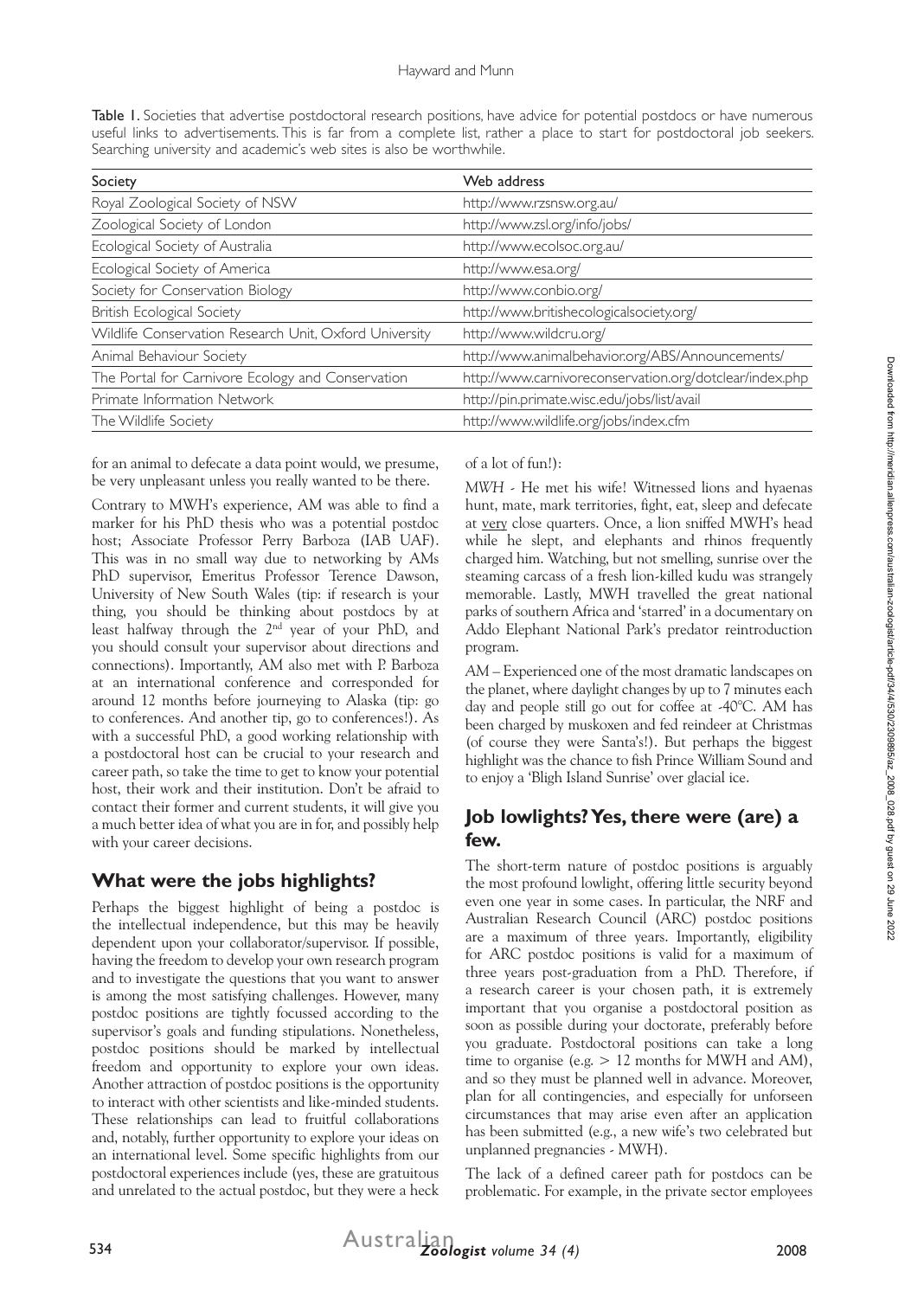are actively fostered along the corporate ladder, but in academia PhD students are discouraged from continuing work at their graduating university, leaving many unsure of their career paths. Less than 20% of graduating doctorates ultimately obtain an academic appointment (CDCIRTCLS 1998, Regets 1998), making postdoctoral research a rather poorly defined and insecure path. For example, web searches for conservation and ecology positions between June and October 2006 revealed 226 advertisements worldwide (Fig. 3). Of these, the vast majority were microbiological and/or genetics based (Fig. 2). There were just 26 positions that were field-based positions in ecology, and of these only two related to mammals (Fig. 2). In short, taxonomic bias can seriously curtail your prospects. Importantly, it is *never* too late to change a research direction and, contrary to common misconceptions, you are not locked into the research area in which you gained a PhD. Indeed, numerous granting bodies actively encourage disciplinary diversification, particularly at the postdoctoral stages (see Table 2 for societies and contact your University's Research Office).

In addition to a lack of job security, a conspicuous level of near-poverty can be common for postdocs, and especially for zoologists. MWH earned a staggering AUS\$122,000 between 1998 and 2006, or equivalent to AUS\$15,250 annually for eight years (i.e. four years PhD plus four years of postdoc positions). AM earned around AUS\$20,000 for his 12-month appointment in Alaska. In Australia and

other developed countries, postdocs can earn far more (e.g. AUS\$55,000 - AUS\$85,000), but this is a still lower salary package to that commonly offered to comparably trained persons in the private sector. The bottom line is, if you want to build an international research profile, experience in countries with limited resources (and hence funding) is common, particularly for zoologists. Moreover, some research areas, especially in conservation, are already well-advanced in developed countries (with well-paid postdocs) and can offer little opportunity, but there are plenty of opportunities in developing countries where financial support is limited.

Perhaps the final difficulty is the lack of advertised postdocs. Four months trawling through thousands of job advertisements on the Nature and UK Jobs webpages (Table 2), yielded only 226 ecological or conservation related postdoc or research associate position (Fig. 2). Of these positions, over 70% were related to molecular ecology, genetics, disease or immunology (Figure 2). In fact, only 26 were related to Chordates and only two were relevant to mammalogists (i.e. the authors; Fig. 3).

## **Recommendations for people thinking about a postdoctoral career**

The first thing to do if you want to conduct a postdoc is to complete a PhD. Work hard at your PhD, take ownership of it because your efforts (in the field, in the lab or on the



Figure 2. Postdoctoral jobs listed following keyword searches of *ecology* and/or *conservation* between 8/6/2006 and 22/10/2006 in the Nature and UK Jobs webpages (from Table 2).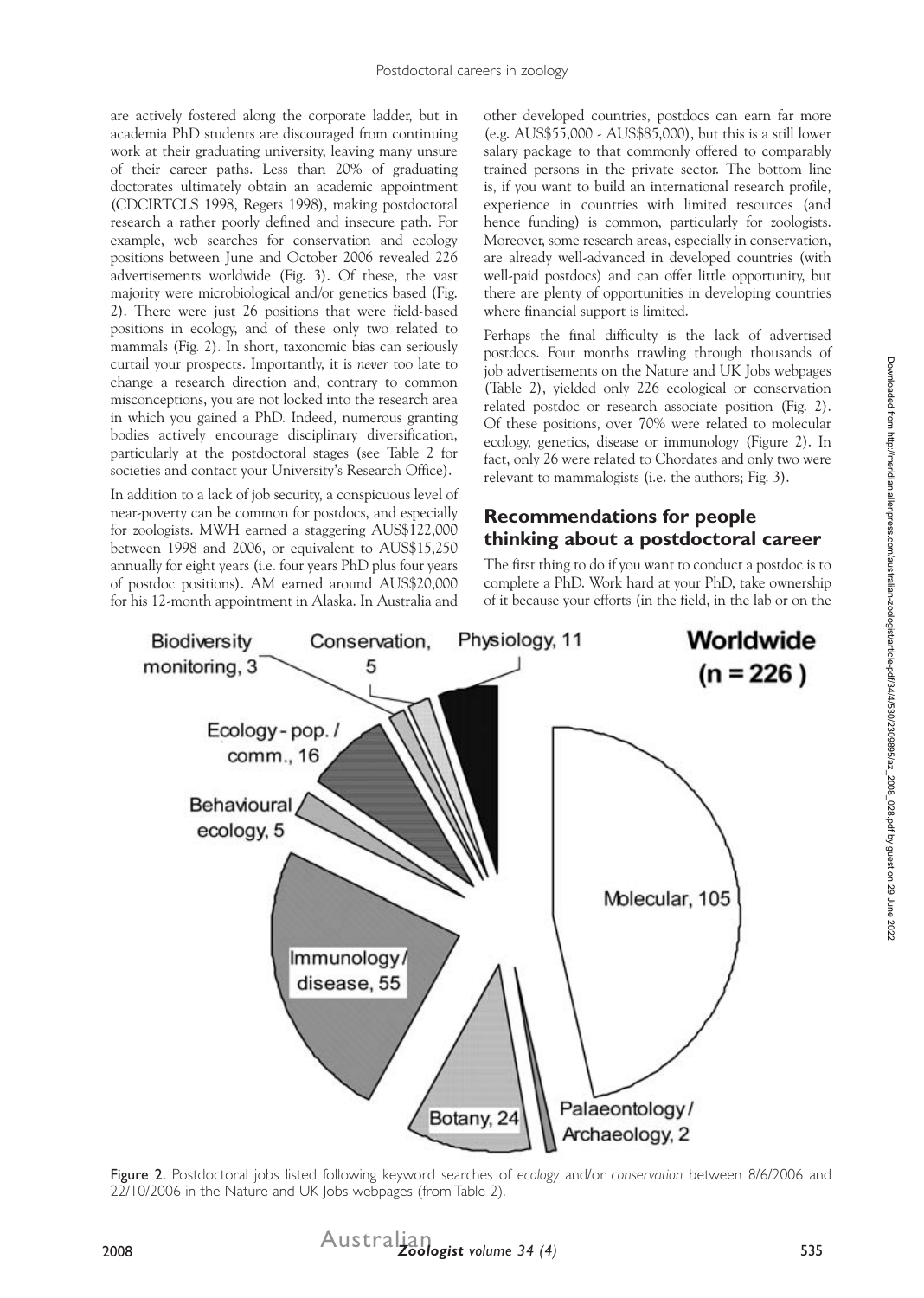

Ecology / Conservation post docs ( $n = 26$ )

Figure 3. Breakdown of the 26 postdoctoral jobs related to chordate animals in the Nature Jobs and UK Jobs webpages (see Table 2) between 8/6/2006 and 22/10/2006.

|  |  |  |  |  |  |  | Table 2. Jobs web sites that advertise postdoctoral research positions. |  |  |
|--|--|--|--|--|--|--|-------------------------------------------------------------------------|--|--|
|--|--|--|--|--|--|--|-------------------------------------------------------------------------|--|--|

| Group                                                           | Web address                                                      |  |  |  |
|-----------------------------------------------------------------|------------------------------------------------------------------|--|--|--|
| UK Jobs                                                         | http://www.jobs.ac.uk/sector/biology/                            |  |  |  |
| Nature Jobs                                                     | http://naturejobs.nature.com/js.php                              |  |  |  |
| Post-doc jobs                                                   | http://www.postdocjobs.com/                                      |  |  |  |
| Research Jobs Australia                                         | http://www.researchjobs.net.au/                                  |  |  |  |
| Top Higher Education Jobs                                       | http://www.tedjob.com/                                           |  |  |  |
| Seek                                                            | http://www.seek.com.au/                                          |  |  |  |
| Find a postdoc                                                  | http://www.findapostdoc.com/search/index.asp                     |  |  |  |
| Western Australian<br>Department of Environment<br>Conservation | and <sub>http://www.naturebase.net/content/view/2425/1305/</sub> |  |  |  |
| New Scientist Jobs                                              | http://www.newscientistjobs.com/splash.action/                   |  |  |  |
| NSW Department of Environment and Conservation                  | http://www.environment.nsw.gov.au/jobs/currvacs.htm              |  |  |  |
| NRM Jobs                                                        | http://www.nrmjobs.com.au/                                       |  |  |  |

computer) will be rewarded, and prepare for poverty (at least in comparison to your non-researching peers) if you seek research experience outside the developed world. Also, don't think you have to be a complete 'brainiac' to do a PhD – MWH failed most of first year university through extended study breaks at the Uni Bar.

There are two strategies for selecting a postdoc. The first involves seeking a scientific 'heavyweight' in your field, writing them an application letter and hope they have something to offer. This might mean you are simply collecting field data for a supervisor, and if you have spare time you may be able to collect data for your own

research. The benefit of this system is that the supervisor should include you on any papers that arise, and these are often in high impact journals. An alternative approach is to identify your own interests and find or develop a project to achieve them. Most postdoctoral supervisors welcome a potential candidate who comes complete with a full project design and plan of execution. Indeed, this approach yields the most educational benefits to you, although it may slow your rate of 'big' publications and therefore subsequent academic prospects.

If you do aim to develop your own research path, you may not be able to achieve this in one go, so work in steps to